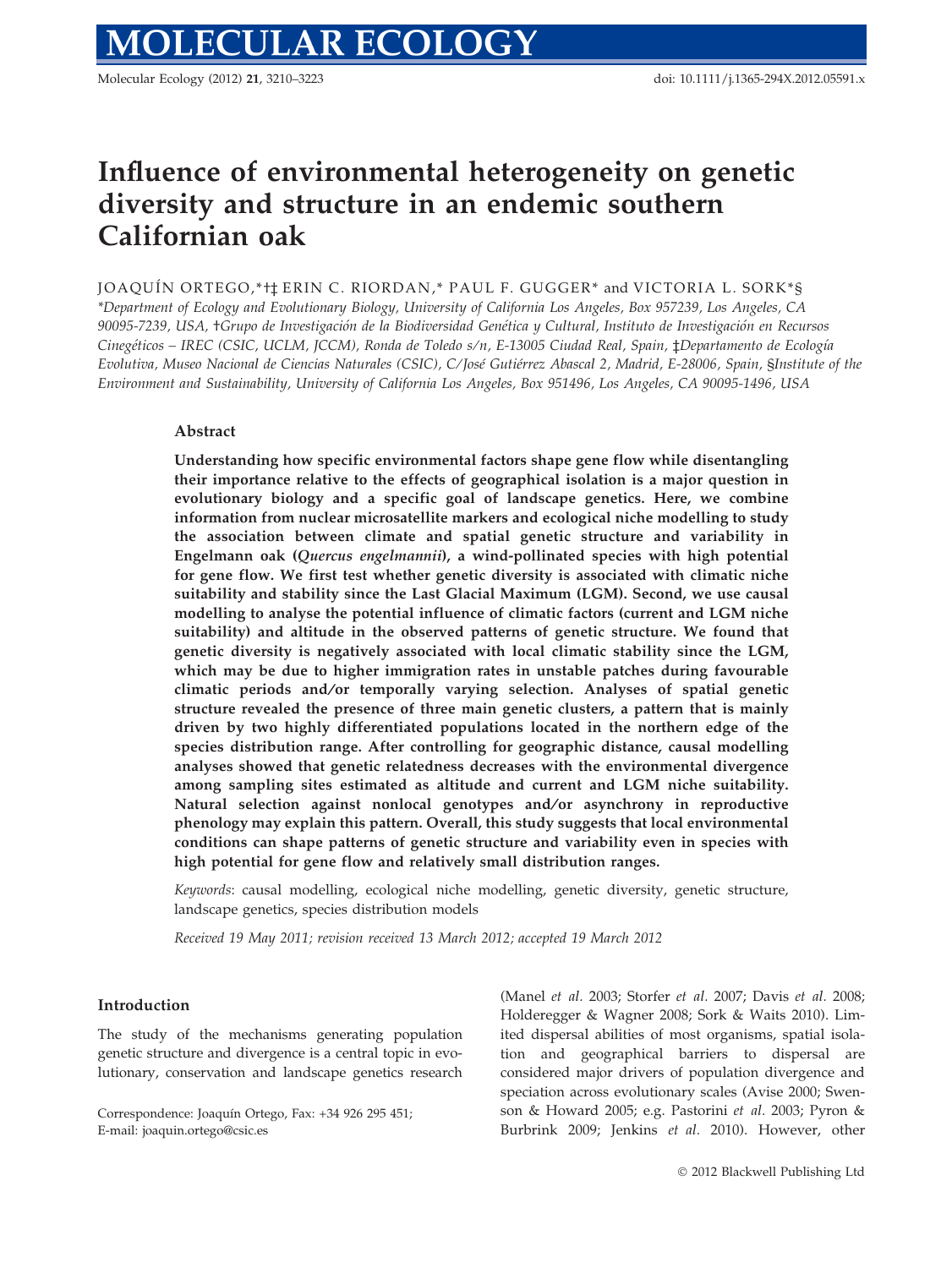environmental factors are often responsible for the patterns of genetic structure observed at small spatial scales (e.g. Smith et al. 1997; Sacks et al. 2004) and can be observed even in species with high potential for gene flow (e.g. wind-pollinated plants: Sork et al. 2010; Freeland et al. 2010; large mammals: Sacks et al. 2004; Pease et al. 2009; birds: Smith et al. 1997). Populations experiencing heterogeneous environmental conditions can show reduced gene flow as a result of natural selection against non-locally adapted genotypes (Endler 1986; Garant et al. 2005; Postma & Van Noordwijk 2005) and/or decreased effective dispersal rates as a result of phenological differences among populations (Hendry & Day 2005; Dyer et al. 2010; Freeland et al. 2010). Environmental factors can thus ultimately shape differences between initial gene movement and the realized gene flow that we observe (e.g. Sork et al. 2010). Accordingly, some studies have reported genetic clines across environmental gradients or even discrete genetic breaks between close populations experiencing contrasting ecological conditions (Smith et al. 1997; Sacks et al. 2004; Freedman et al. 2010; Freeland et al. 2010; Thomassen et al. 2010). For these reasons, understanding the role of specific environmental factors in determining gene flow and disentangling their importance relative to the effects of geographical isolation per se is a key evolutionary question that is receiving much attention in recent years (e.g. Pease et al. 2009; Freedman et al. 2010; Manel et al. 2010; Sork et al. 2010).

Detailed information on the species' ecological niche can identify environmental gradients potentially associated with processes of local adaptation and genetic divergence (Pease et al. 2009; Pyron & Burbrink 2009). Populations located in areas with low habitat suitability are expected to present smaller population sizes and to be more isolated than those populations located in the core of the species niche envelope (García-Ramos  $&$ Kirkpatrick 1997; Hampe & Petit 2005; Alleaume-Benharira et al. 2006). Different environments experienced by populations at different altitudes can also result in contrasting selective regimes or divergent periods of reproduction even when populations are not widely separated by distance (Schuster et al. 1989). Consequently, differences in niche suitability and altitude among populations can be important factors determining gene flow and the potential evolution of local adaptations (Schuster et al. 1989; Hampe & Petit 2005). According to the centre–periphery model, populations located in the biogreographic boundaries of species distribution ranges are also expected to become genetically impoverished as a result of small effective population sizes and low population stability (Lammi et al. 1999; Shafer et al. 2011). This impoverishment can decrease the ability of these 'ecologically peripheral' populations

to respond to selection and adapt to novel environmental conditions (Frankham 1996, 2005; Spielman et al. 2004; Willi et al. 2006). Paradoxically, population isolation and restricted gene flow can preserve genetic variation from the homogenizing effects of gene flow, favouring the maintenance of local adaptations that can potentially increase the chance of population persistence and promote intraspecific diversity (García-Ramos  $\&$ Kirkpatrick 1997; Pérez-Tris et al. 2000; Hampe & Petit 2005). Thus, identifying the factors determining population genetic structure provides essential information for proper management practices aimed to preserve the genetic identity of populations while minimizing the risks associated with reduced genetic variability (Hedrick 2001).

Past environmental conditions also probably have an important influence on the current distribution of genetic variability (Schneider et al. 1998; Walker & Avise 1998; Anderson et al. 2010). Genetic structure is expected to have a considerable time lag in its response to changes in gene flow (Wright 1943; Nei & Chakravarti 1977; Waples 1998), and accordingly, current patterns of genetic structure have been often explained by environmental conditions in the past (Anderson et al. 2010; e.g. Schneider et al. 1998; Walker & Avise 1998; Holzhauer et al. 2009; Coulon et al. 2010). This time lag is probably particularly remarkable for organisms with large effective population sizes and long generation times in which the genetic signal of past patterns of gene flow can persist over extended time periods (Anderson et al. 2010; Ortego et al. 2010a). Data on past climatic conditions can also provide important information on long-term environmental fluctuation: climatically stable areas are expected to favour diversification processes and sustain genetically more diverse populations in comparison with regions that have experienced greater climatic shifts (Carnaval et al. 2009; Rodríguez-Robles et al. 2010). Thus, the temporal scale over which the climatic factors determine gene flow and observed patterns of genetic diversity and structure must be considered to get a comprehensive understanding of these processes (Anderson et al. 2010).

Here, we study the climatic factors associated with genetic diversity and structure in Engelmann oak (Quercus engelmannii), an endemic Californian oak whose entire distribution range consists of southern California (USA) and northern Baja California (Mexico) (Roberts 1995). Like many other species from the California biodiversity hotspot (Myers et al. 2000), Engelmann oak is currently classified in the IUCN red list of threatened species because of its small size range and extensive habitat destruction (IUCN 2010). The pronounced ecological gradients and complex climatic and geological history of California have driven an extraordinary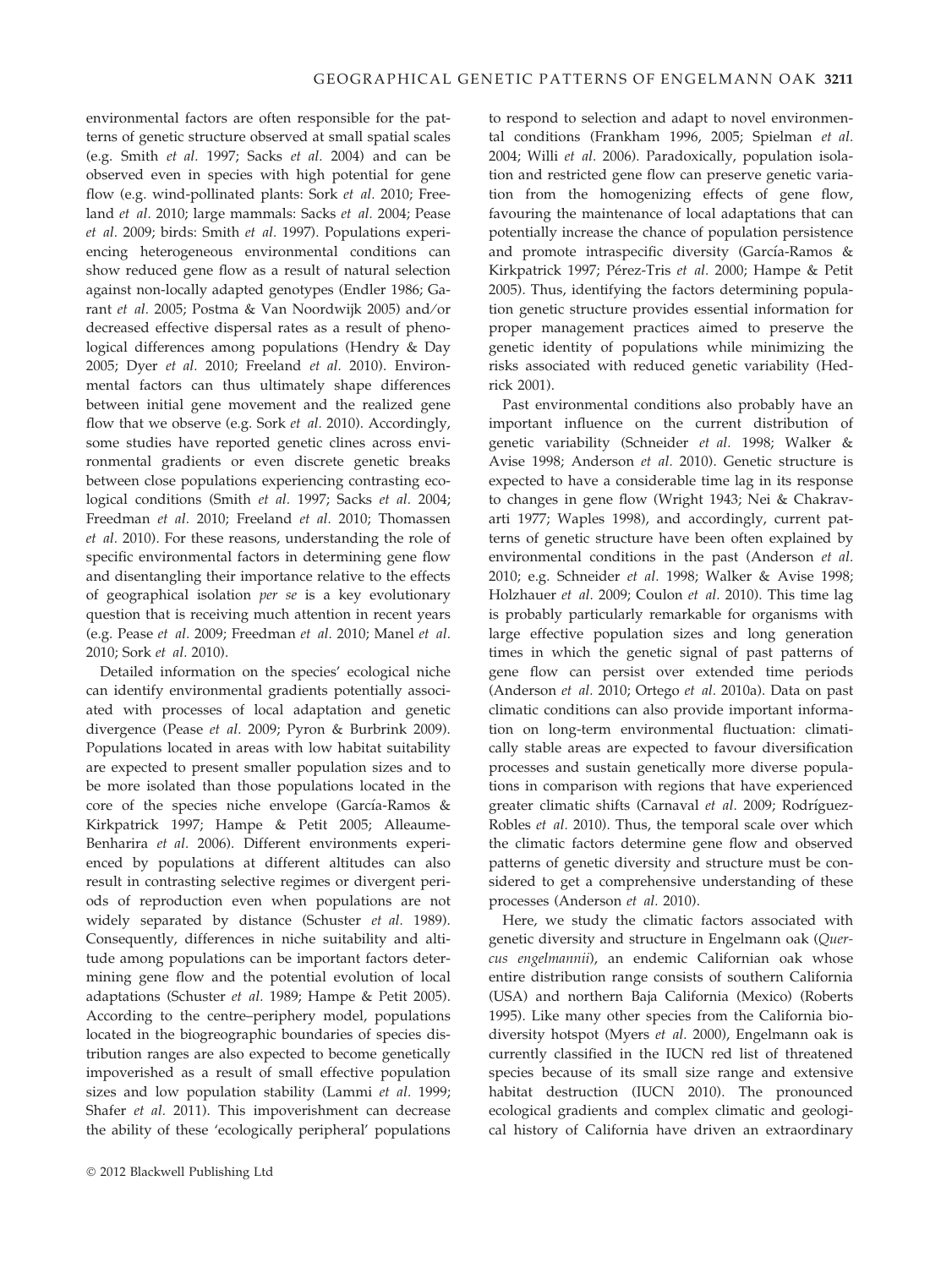biological diversification and are responsible for one of the most geographically complicated patterns of genetic diversity on Earth (Raven & Axelrod 1978; Calsbeek et al. 2003; Davis et al. 2008). As a result, the California biota offers an excellent opportunity to study the contribution of climatic heterogeneity to observed patterns of genetic diversity and structure and, at the same time, such research can also provide relevant information to protect the exceptional biodiversity and ongoing evolutionary processes of this region (Raven & Axelrod 1978; Calsbeek et al. 2003; Davis et al. 2008).

We combine information from nuclear microsatellite markers and ecological niche modelling (ENM) to study the factors associated with the spatial genetic structure and variability in Engelmann oak. To evaluate the relative importance of current and past climatic conditions in observed patterns of genetic variation, we identified the relationship between the current species distribution and climatic predictors and projected the present-day niche envelope to the Last Glacial Maximum (LGM; ca. 21 000 years BP). In particular, we first test the following predictions about patterns of genetic diversity in Engelmann oak: (i) if populations located in ecologically substandard environments have become genetically impoverished as a result of the effects of genetic drift, we expect that the genetic variability should increase with current and LGM habitat suitability and decrease with population genetic isolation; (ii) if areas with changing climates only sustain fluctuating/unstable populations, we predict that within-population genetic variability should be positively associated with climatic stability since the LGM. Second, we study the genetic structure of Engelmann oak and employ causal modelling to identify the most influential variables associated with gene flow within a multiple hypothesis-testing framework (Cushman et al. 2006; Cushman & Landguth 2010). According to the centre–periphery model, we predict (iii) increased genetic differentiation in populations along the margins of the species distribution range. We also expect (iv) that gene flow decreases with geographical distance (i.e. isolation-by-distance) if populations are in migration-drift equilibrium; (v) finally, if environmental heterogeneity is an important factor shaping current patterns of genetic structure, we predict that gene flow decreases between populations experiencing contrasting climatic conditions estimated as differences in altitude and current and LGM niche suitabilities.

## Methods

#### Study species and sampling

Engelmann oak, Quercus engelmanii Greene (Fagaceae), is a diploid, wind-pollinated and monoecious tree

species. Like other oak species, Quercus engelmannii should have both the potential for long distant gene flow through pollen movement (e.g. Pluess et al. 2009), and the opportunity for local genetic structure because of a predominance of local pollen and seed dispersal (e.g. Sork et al. 2002; Grivet et al. 2005, 2009). Engelmann oak is an endemic Californian oak whose entire distribution range consists of southern California (USA) and northern Baja California (Mexico), the smallest range for any native Californian oak (Scott 1991; Roberts 1995). The core of the species distribution range is located in San Diego County (USA) where the species is distributed in scattered patches (Fig. 1) (Scott 1991). There are two northern disjunct populations, one located between Hemet and Temecula cities (Riverside County, USA) and another in the southern base of the San Gabriel Mountains around Pasadena city (Los Angeles County, USA) (Roberts 1995) (Fig. 1; Table 1). A third disjunct population is located south of Ensenada city (northern Baja California, Mexico) in the southernmost distribution range of Engelmann oak (Roberts 1995). This species is generally found on mesas mostly between elevations of 700 m and 1250 m above sea level (Scott 1991). It seems to be closely related to the parapatric Arizona oak (Quercus arizonica), gray oak (Quercus grisea), Sonoran blue oak (Quercus oblongifolia) and Sonoran scrub oak (Quercus turbinella) found in southwestern USA and northern Mexico, but the exact phylogenetic relationship has not been yet resolved (Pearse & Hipp 2009; eFloras 2011). Engelmann oak is known to hybridize with species of the sympatric scrub oak complex (Quercus cornelius-mulleri, Quercus berberidifolia and Quercus durata) (Roberts 1995; eFloras 2011) and hybrids show intermediate leaf traits and tend to be more shrubby than tree-like (J. Ortego, C. Smith, and V. L. Sork, unpublished data).

We selected 20 localities that cover the entire distribution range of Engelmann oak, with the exception of a disjunct population located in northern Baja California (Mexico) where we were unable to find extant populations to sample (Fig. 1). During 2008–2011, we sampled 165 adult trees from these localities (Table 1; Fig. 1). Our sample goal was to collect at least 10 individuals per site, but in several localities only a few trees were available and/or accessible. A similar sampling scheme with equal or lower sample sizes per site has been previously successfully employed to study genetic diversity and climate–gene flow associations in another Californian oak (Grivet et al. 2008; Sork et al. 2010). Spatial coordinates were registered using a Global Positioning System (GPS) and leaf samples were stored frozen  $(-20 \degree C)$  until needed for genetic analyses.

To reduce the confounding effects of interspecific gene flow on our analyses, we excluded individuals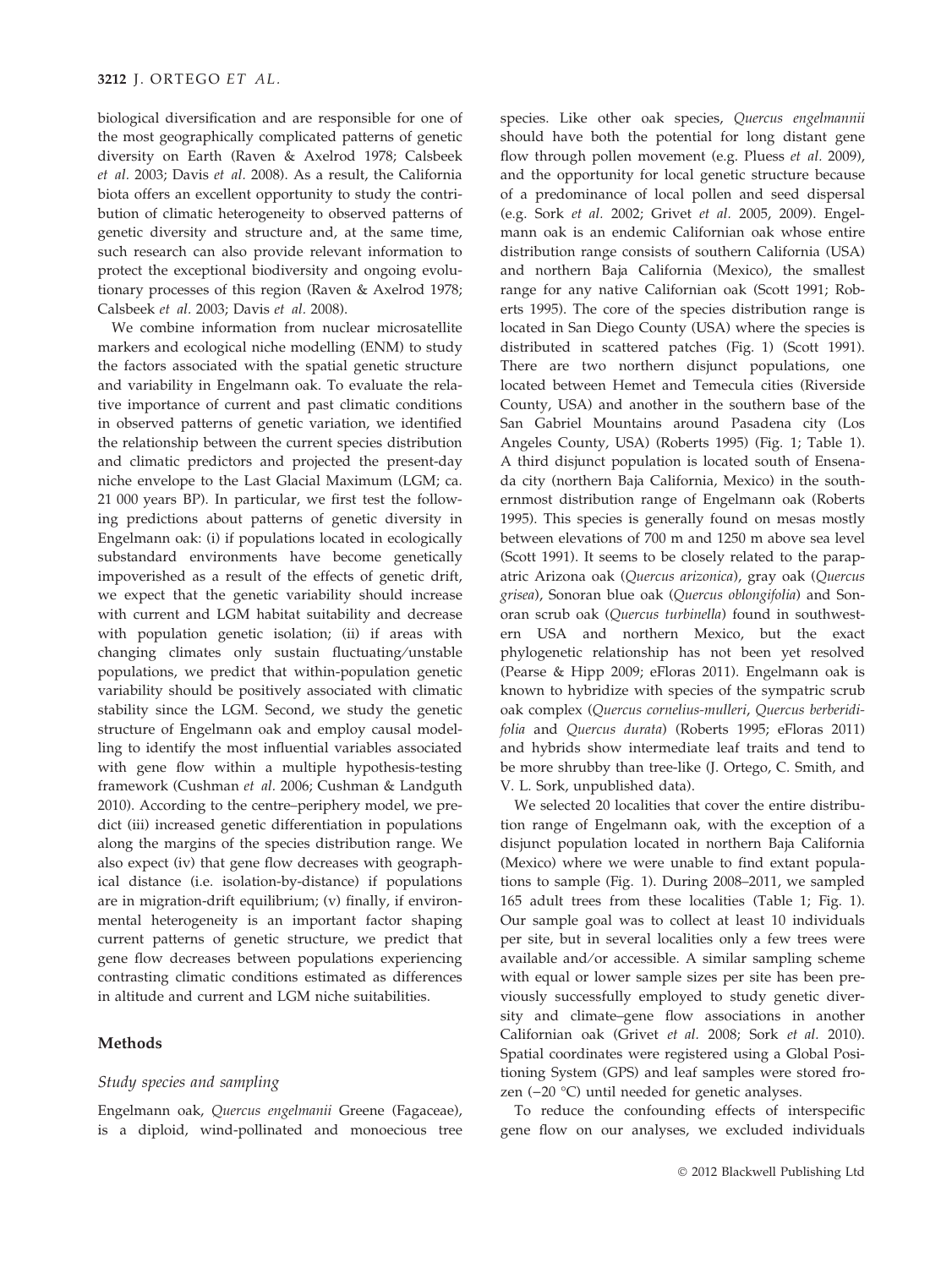

Fig. 1 Sampling sites of Engelmann oak (Quercus engelmannii) and genetic assignment of populations based on the Bayesian method implemented in the program STRUCTURE considering three genetic clusters. White areas represent the species distribution range. The admixture proportions generated by STRUCTURE were represented using pie charts, with each colour indicating a different genotypic cluster. Circle size is proportional to the number of individuals sampled at each location. Population codes are described in Table 1.

that showed evidence of introgression from the scrub oak complex (Q. berberidifolia, Q. cornelius-mulleri and Q. durata) according to STRUCTURE 2.3.3 analyses (Pritchard et al. 2000; Falush et al. 2003) that included samples of this species complex (J. Ortego & V. L. Sork, unpublished data) (see Winkler et al. 2011 for a similar approach). We ran STRUCTURE as described in ''Genetic structure'' section below but not considering prior population information (Hubisz et al. 2009). We found two main genetic clusters corresponding to Engelmann oak and the scrub oak complex using the method described in Evanno et al. (2005). In STRUCTURE, the posterior probability (q) describes the proportion of an individual genotype originating from each cluster. We used a threshold value  $(Tq)$  of 0.90 to classify each individual as purebred or hybrid (Vähä & Primmer 2006; Ortego & Bonal 2010; Winkler et al. 2011). Thus, we considered that a value of  $q \ge 0.90$  indicates a purebred genotype, and a value of  $q < 0.90$  indicates an introgressed genotype (e.g. Ortego & Bonal 2010; Winkler et al. 2011). According to this criterion, many of the morphologically Engelmann-like trees collected from some of our localities turned out to be introgressed with scrub oaks. These introgressed individuals were discarded for subsequent analyses, which strongly reduced sample size in some localities with high hybridization rates (e.g. LUZ, YSA, LAW; Table 1). Our final sample size consisted of 128 Engelmann oak individuals, with 2 to 15 adult trees per site (see Table 1).

#### Ecological niche modelling

We used ENM to predict the geographic distribution of climatically suitable habitats for Engelmann oak and analyze whether current and past bioclimatic conditions are responsible for observed patterns of genetic diversity and structure. We first modelled the current climatebased distribution of Engelmann oak using a maximum entropy algorithm, MAXENT 3.3.3 (Phillips et al. 2006; Phillips & Dudik 2008). MAXENT calculates probability distributions based on incomplete information and does not require absence data, making it appropriate for modelling species distributions based on presence-only herbarium records (Elith et al. 2006; Phillips et al. 2006). Species occurrence data were obtained from sampling points as well as from herbarium record databases (Consortium of California Herbaria, http://ucjeps.berkeley. edu/consortium/; Southwest Environmental Information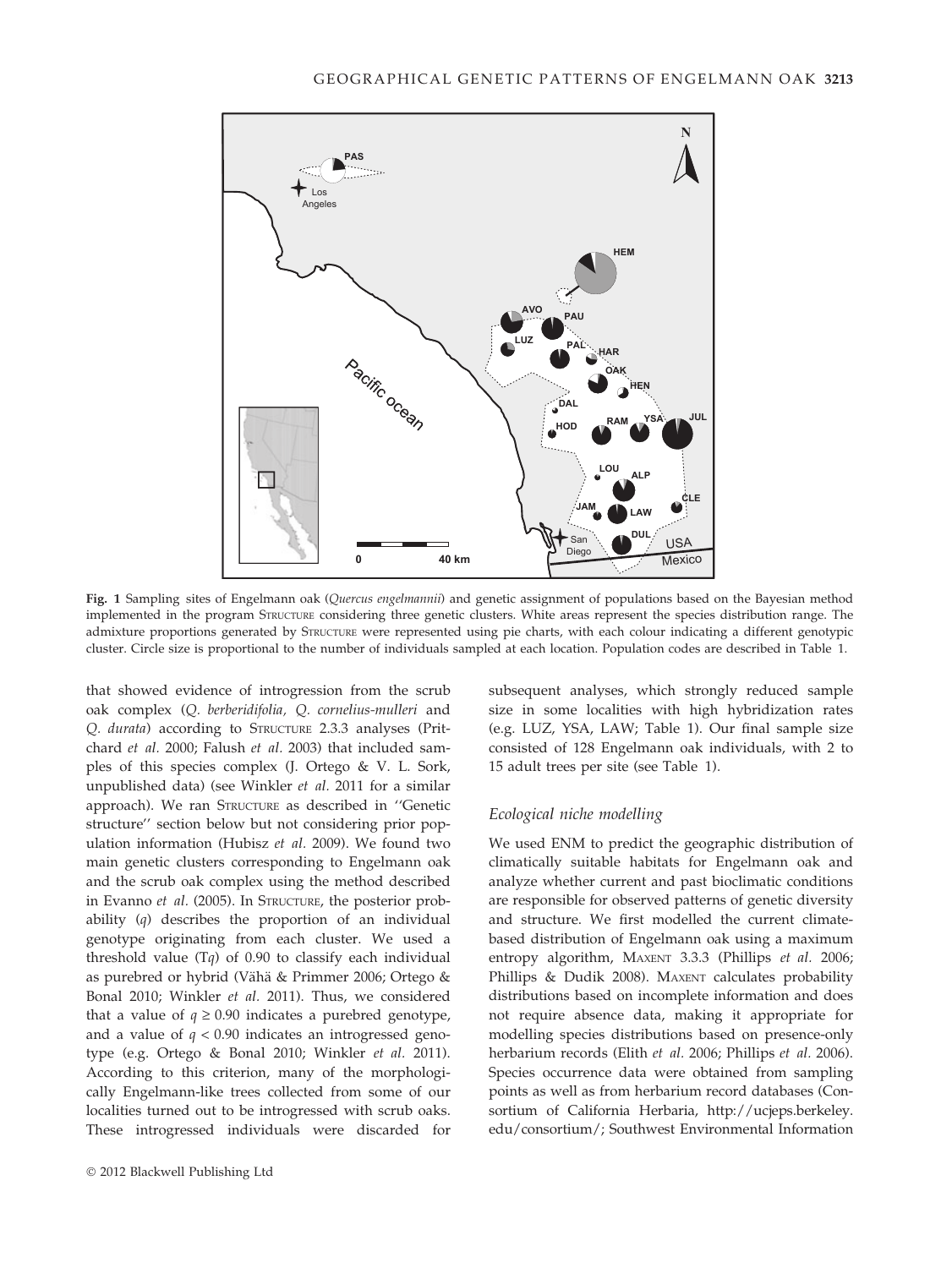# 3214 J. ORTEGO ET AL.

| Locality                        | Code       | Latitude  | Longitude     | Altitude (m) | N              | $A_{\rm R}$ |  |
|---------------------------------|------------|-----------|---------------|--------------|----------------|-------------|--|
| Pasadena                        | <b>PAS</b> | 34.134079 | $-118.098914$ | 202          | 9              | 5.09        |  |
| Hemet                           | <b>HEM</b> | 33.628262 | $-117.012864$ | 619          | 15             | 4.37        |  |
| Avocado Mesa                    | <b>AVO</b> | 33.513735 | $-117.308909$ | 648          | 8              | 4.68        |  |
| Pauba Ranch                     | PAU        | 33.508552 | $-117.088208$ | 381          | 8              | 4.87        |  |
| De Luz                          | LUZ        | 33.423553 | $-117.321380$ | 100          | 5              | 4.56        |  |
| Palomar Mountains               | PAL        | 33.390607 | $-117.039250$ | 449          | 7              | 4.64        |  |
| Harolds                         | <b>HAR</b> | 33.302025 | $-116.892959$ | 1023         | $\overline{4}$ |             |  |
| Oak Knoll Ranch                 | <b>OAK</b> | 33.298210 | $-116.922127$ | 731          | 7              | 5.20        |  |
| Lake Henshaw                    | <b>HEN</b> | 33.276442 | $-116.855038$ | 737          | $\overline{4}$ |             |  |
| Daley Ranch                     | DAL        | 33.165990 | $-117.047007$ | 351          | $\overline{2}$ |             |  |
| Santa Ysabel                    | <b>YSA</b> | 33.102790 | $-116.669374$ | 951          | 7              | 5.04        |  |
| Julian                          | <b>JUL</b> | 33.074770 | $-116.549129$ | 861          | 11             | 4.94        |  |
| Lake Hodges                     | <b>HOD</b> | 33.074700 | $-117.118072$ | 100          | 3              |             |  |
| Ramona                          | <b>RAM</b> | 33.029917 | $-116.823050$ | 494          | 7              | 4.81        |  |
| Louis A. Stelzer<br>County Park | LOU        | 32.881655 | $-116.901225$ | 500          | $\overline{2}$ |             |  |
| Alpine                          | ALP        | 32.814090 | $-116.772395$ | 552          | 8              | 4.96        |  |
| Cleveland National<br>Forest    | <b>CLE</b> | 32.776504 | $-116.494784$ | 1064         | 4              |             |  |
| Lawson Valley Road              | LAW        | 32.744610 | $-116.805661$ | 585          | 7              | 4.88        |  |
| Jamul                           | JAM        | 32.730587 | $-116.875713$ | 256          | 3              |             |  |
| Dulzura                         | <b>DUL</b> | 32.631651 | $-116.761523$ | 406          | 7              | 5.12        |  |

Table 1 Geographical location and genetic variability for the studied populations of Engelmann oak (Quercus engelmannii)

 $N$ , number of sampled individuals;  $A_{R}$ , standardized allelic richness.  $A_{R}$  was only calculated for populations with five or more genotyped individuals.

Network, http://swbiodiversity.org/seinet/ and Global Biodiversity Information Facility, http://www.gbif.org/) (Fig. 2a). Prior to modelling, all herbarium records were mapped and examined to identify and exclude records having errors in georeferencing, obvious misidentifications and cultivated plants. Only specimens collected from 1950 to present were retained for modelling, resulting in a final data set of 176 entries. To construct the models, we used 19 bioclimatic variables from the WorldClim data set (version 1.4, see http://www. worldclim.org/ for variable descriptions) interpolated to 30-arcsec (ca. 1-km) resolution (Hijmans et al. 2005). Final model variables were selected to minimize correlations among them and maximize variable contribution to model predictions. Variable importance was determined from the percent contribution of each variable to the model and the loss of predictive power when each variable was excluded. Model evaluation statistics were produced from 10 replicate model runs, where species records were divided into a 40%/60% test/train random partitions. Overall model performance was evaluated using the area under the receiving operator characteristics curve (AUC), which ranges from 0.5 (random prediction) to 1 (maximum prediction). The logistic output of MAXENT consists of a grid map with each cell having an index of suitability between 0 and 1. Low values indicate that conditions are unsuitable for the species to occur, whereas high values indicate that conditions are suitable. Model predictions were visualized in ARCMAP 9.3 (ESRI, Redlands, CA, USA).

To obtain the predicted distribution of Engelmann oak at the LGM (c. 21 000 years BP), we projected contemporary species–climate relationships to the LGM using the Community Climate System Model version 3 (CCSM3, http://www.ccsm.ucar.edu/; Kiehl & Gent 2004; Otto-Bliesner et al. 2006; Collins et al. 2006) downscaled to 2.5-arcmin resolution. The palaeoclimate layers derived from the CCSM model were developed by R. Hijmans (http://www.worldclim.org). The reconstruction of palaeoclimate by the CCSM model for California shows a pattern broadly consistent with that inferred from palaeopollen records (Pease et al. 2009), validating the use of the CCSM for inferring the distribution of Engelmann oak at the LGM. Present and LGM niche suitability scores obtained from models only based on the 123 genetically identified Engelmann oaks considered in this study (i.e. excluding herbarium data) provided analogous results in subsequent analyses of genetic diversity and gene flow (see below).

## Microsatellite genotyping and basic genetic statistics

We ground about 50 mg of frozen leaf tissue in tubes with a tungsten ball using a mixer mill, and DNA extraction was performed with the DNeasy Plant Mini Kit (Qiagen). To genotype Engelmann oaks, we used 9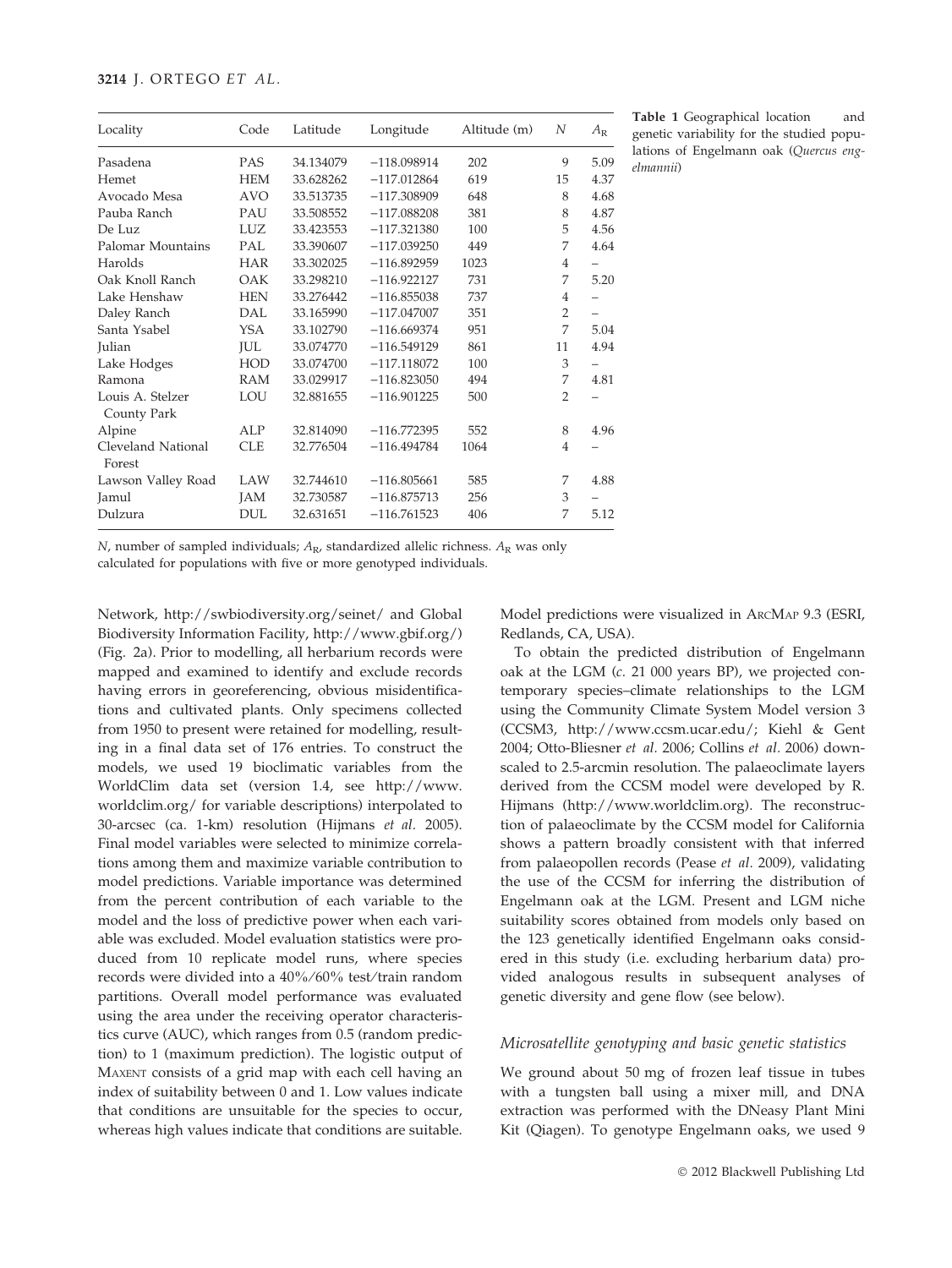

Fig. 2 (a) Point locations (sampling sites: white 'bull eyes'; herbarium records: black dots) and niche models of Engelmann oak (Quercus engelmannii) for (b) the present and (c) the Last Glacial Maximum (LGM; c. 21 000 years BP). Suitability values indicate logistic probability of presence and range from 0 to 1, with increasingly darker shades of grey with increasing habitat suitability. The LGM distribution was modelled using the CCSM3 climatic model.

polymorphic microsatellite markers previously developed for other Quercus species (Table 2) and used in our laboratory (e.g. Sork et al. 2002; Grivet et al. 2009). Amplifications were carried out in 10-µL reaction mixtures containing 2.5  $\mu$ L of DNA ( $\sim$ 20 ng) and 7.5  $\mu$ L of PCR mix, which contained the following reagents: 5 uL of Multiplex Mix (Qiagen), 0.4  $\mu$ L of BSA 10 $\times$ , 1  $\mu$ L of dye-labelled primer mix (at 2  $\mu$ M for OpZAG7, MSO4, QpZAG9, QpZAG36, QpZAG110, QrZAG20, QM69-  $2M1$  and at 1  $\mu$ M for QpZAG1/5 and QrZAG11) and 1.1 µL of water. The PCR touchdown profile consisted of an initial denaturing of 15 min at 95  $\degree$ C, followed by 12 cycles of 30-s denaturing at 94  $^{\circ}$ C, 90-s annealing from 60 to 55 °C and 60-s extension at 72 °C, followed by 33 cycles of 30-s denaturing at 89 °C, 90-s annealing at 55 °C and 60-s extension at 72 °C, with a final extension step of 60  $\degree$ C for 30 min. Amplification products were electrophoresed using an ABI PRISM 3700 capillary sequencer (Applied Biosystems) at the University of California, Los Angeles (UCLA) Sequencing and Genotyping Core Facility. Genotypes were scored using GENEMAPPER 3.7 (Applied Biosystems).

Microsatellite genotypes were tested for departure from Hardy–Weinberg equilibrium within each sampling population at each locus using an exact test (Guo & Thompson 1992) based on 900 000 Markov chain iterations as implemented in the program ARLEQUIN 3.1 (Excoffier et al. 2005). We also used ARLEQUIN 3.1 to test for linkage equilibrium between each pair of loci for each sampling population using a likelihood ratio statistic, whose distribution was obtained by a permutation procedure (Excoffier et al. 2005). Sequential Bonferroni corrections were applied to account for multiple comparisons (Rice 1989).

## Genetic diversity

We calculated allelic richness  $(A_R)$  for each locality with at least five genotyped individuals.  $A_R$  was standardized for sample size using the program HP-RARE (Kalinowski 2005). We analysed which variables contributed to explain  $A_R$  using a General Linear Model (GLM) with spss 19.0. We considered four explanatory covariates in the GLM: (i) Population isolation, estimated as the average genetic differentiation  $(F_{ST}$  values) of each population with all other populations in the study area (e.g. Ortego et al. 2010b; Wang et al. 2011); (ii) current niche suitability (NS<sub>CURRENT</sub>); (iii) LGM niche suitability ( $NS_{\rm LGM}$ ); (iv) Niche stability ( $NS_{\rm STA}$ ), estimated as  $NS<sub>STA</sub> = 1-|NS<sub>CURRENT</sub>-NS<sub>LGM</sub>|$ . The precision of  $A<sub>R</sub>$ estimates may differ among populations because of differences in sample sizes. To take this into account, we used a weighted least square method, where weight equals the sample size for each studied population (e.g. Ortego et al. 2011). Initially, the GLM was constructed with all explanatory terms fitted, and the final model was selected following a backward procedure, by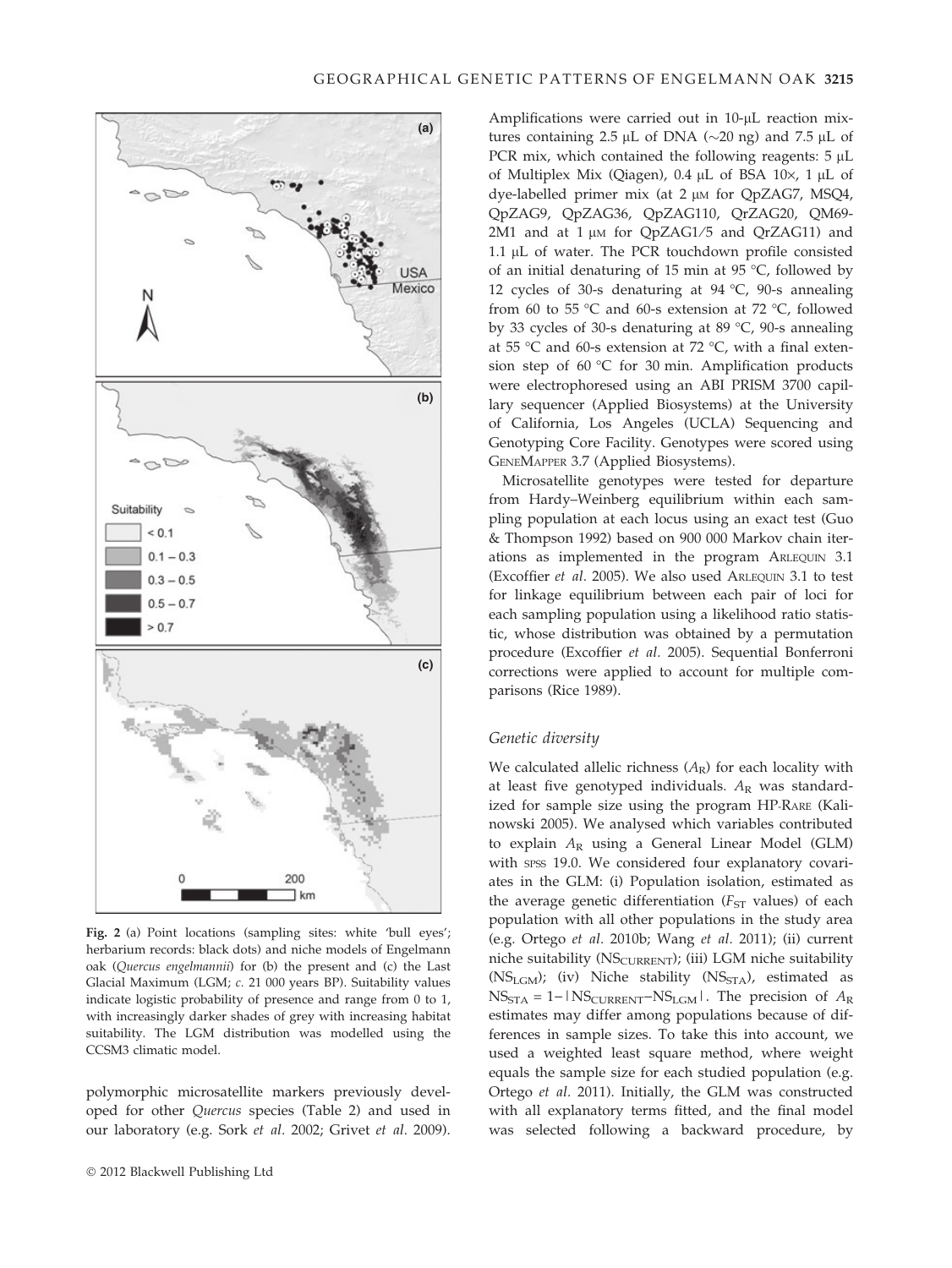Table 2 Microsatellite loci used to genotype Engelmann oaks (Quercus engelmannii): number of alleles (A), expected heterozygosity  $(H_E)$  and observed heterozygosity  $(H_O)$  for each locus

| Locus    | A  | $H_{\rm E}$ | $H_{\Omega}$ | Primer origin            |
|----------|----|-------------|--------------|--------------------------|
| MSO4     | 16 | 0.82        | 0.76         | Dow et al. 1995          |
| QpZAG1/5 | 17 | 0.72        | 0.58         | Steinkellner et al. 1997 |
| QpZAG7   | 28 | 0.92        | 0.84         | Steinkellner et al. 1997 |
| QpZAG9   | 8  | 0.28        | 0.23         | Steinkellner et al. 1997 |
| QpZAG36  | 13 | 0.75        | 0.61         | Steinkellner et al. 1997 |
| QpZAG110 | 23 | 0.90        | 0.88         | Steinkellner et al. 1997 |
| OrZAG11  | 25 | 0.81        | 0.70         | Kampfer et al. 1998      |
| OrZAG20  | 18 | 0.88        | 0.65         | Kampfer et al. 1998      |
| OM69-2M1 | 20 | 0.65        | 0.63         | Isagi & Suhandono 1997   |
|          |    |             |              |                          |

progressively eliminating nonsignificant variables. The significance of the remaining variables was tested again until no additional variable reached significance. The result is the minimal most adequate model for explaining the variability in the response variable, where only the significant explanatory variables are retained.

#### Genetic structure

We investigated population genetic structure among sampling locations, calculating pairwise  $F_{ST}$ -values and testing their significance by 10 000 permutations as implemented in ARLEQUIN 3.1 (Excoffier et al. 2005). Critical P-values for pairwise tests of allelic differentiation were determined using a sequential Bonferroni adjustment (Rice 1989). The global  $F_{ST}$  across all samples was calculated in FSTAT 2.9.3 and its significance was tested using 10 000 randomizations (Goudet 1995, 2001). We assessed the genetic clustering among putatively pure Q. engelmannii individuals (see study species section) by using a Bayesian Markov chain Monte Carlo clustering analysis implemented in the program STRUCTURE 2.3.3 (Pritchard et al. 2000; Falush et al. 2003; Hubisz  $et$  al. 2009). STRUCTURE assigns individuals to  $K$  populations based on their multilocus genotypes. We ran STRUCTURE assuming correlated allele frequencies and admixture (Pritchard et al. 2000; Falush et al. 2003) and using prior population information (Hubisz et al. 2009). We conducted five independent runs for each value of  $K = 1-10$  to estimate the 'true' number of clusters with  $10^6$  MCMC cycles, following a burn-in period of  $10^5$ iterations. The number of populations best fitting the data set was defined both using log probabilities [ $Pr(X|K)$ ] and  $\Delta K$ , as described in Evanno et al. (2005).

#### Causal modelling analyses

Genetic relatedness among all pairs of sampled individuals was calculated using Lynch & Ritland's

(1999) estimator with MARK (K. Ritland: http:// www.genetics.forestry.ubc.ca/ritland/programs.html). This index has been proved to be an adequate markerbased estimator of relatedness in natural populations and often outperforms other estimators (Lynch & Ritland 1999). A priori, we considered four potential drivers of genetic structure in Engelmann oak: (i) the geographical distance, (ii) differences in current niche suitability, (iii) differences in LGM niche suitability and (iv) differences in altitude. To generate distance matrices, we calculated the Euclidean distance between altitude and niche suitability scores obtained for each individual. We calculated the matrices of Euclidean geographical distances between individuals using GEOGRAPHIC DISTANCE MATRIX GENERATOR 1.2.3 (Ersts 2011). It should be noted that we are not analysing landscape resistance to gene movement as done in several previous studies on animals (e.g. Cushman et al. 2006; Beier et al. 2008; Pérez-Espona et al. 2008), because the potential effects of the studied environmental factors (current and LGM niche suitability and altitude) on gene flow are not expected to create complex surfaces of pollen or seed movement. Rather, we expect that climatic conditions and altitude limit realized gene flow because of selection against nonlocally adapted genotypes and/or phenological differences (see discussion section), effects that we assume to be linear as done in previous studies (e.g. Ramírez-Valiente et al. 2009; see also Funk et al. 2009 and Wang & Summers 2009 for call and colour variation in frogs respectively).

We used causal modelling to determine the environmental factors (climate and altitude) influencing genetic relatedness in the study system (Legendre 1993; e.g. Cushman et al. 2006; Richards-Zawacki 2009; Bull et al. 2011). Causal modelling uses a series of partial Mantel tests to identify the organizational model (i.e. combination of environmental factors) that best explain genetic relatedness. We considered 15 organizational models corresponding to all the patterns of causality among the three variables described above. Each model describes a hypothesis in which certain factors are associated with gene flow and carries a set of statistical predictions. Support for a model can be computed as the number or the proportion of statistical predictions that are fulfilled. A model is fully supported only if the entire set of hypotheses is verified (Legendre & Troussellier 1988; Legendre 1993; e.g. Wang & Summers 2010). We first computed simple and partial Mantel tests between the genetic relatedness matrix and the matrices corresponding to the different factors. Then, we compared the significant and nonsignificant tests to the expectations under the 15 organizational models. Finally, we identified the organizational model with the greatest support, calculating the ratio of the number of nonrejected hypotheses to the total number of tested hypotheses for each model. All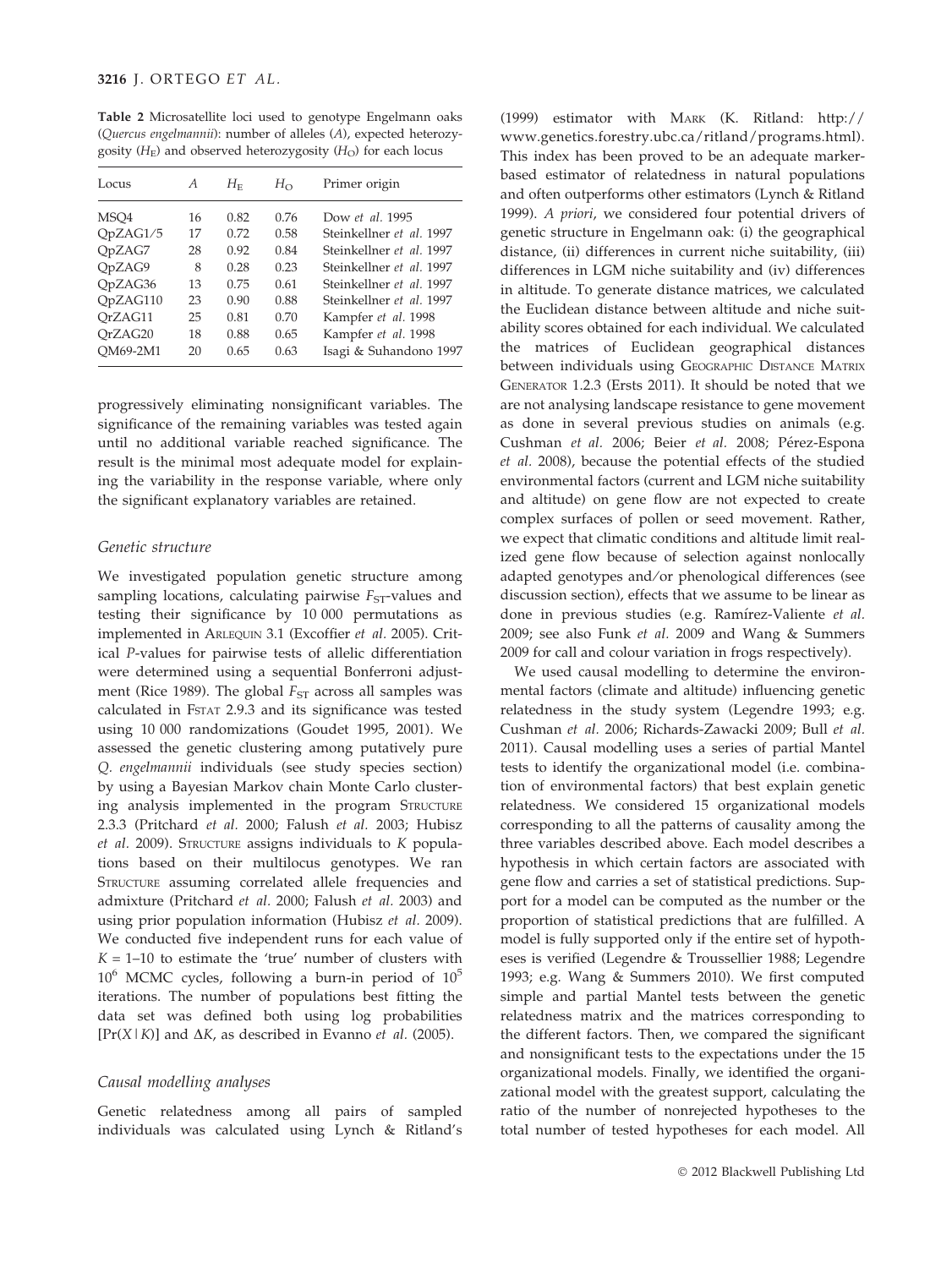Mantel tests were performed using ZT software with 10 000 permutations (Bonnet & Van de Peer 2002).

## Results

#### Niche modelling

The predicted current distribution (Fig. 2b) is consistent with the observed current distribution (Scott 1991; Roberts 1995). The climatic variables included in the final habitat suitability model were temperature seasonality (BIO4), maximum temperature of the warmest month (BIO5), minimum temperature of the coldest month (BIO6), mean annual precipitation (BIO12), precipitation seasonality (BIO15) and precipitation of the driest quarter (BIO17). The AUC for the test data was on average 0.963 (SD = 0.005;  $n = 10$  replicate model runs), indicating a high fit of the modelled and the actually observed current distribution (Fielding & Bell 1997; Phillips et al. 2006). Model AUC was significantly greater than that of a random  $(AUC = 0.5)$  prediction (one-tailed Wilcoxon signed rank test;  $P = 0.002$ ) (Phillips *et al.* 2006). The importance of the variables (measured as the percent drop in training AUC when the variable is excluded from the model) was BIO6 (39.4%), BIO17 (26.8%), BIO15 (11.9%), BIO12 (10.7%), BIO5 (8.9%) and BIO4 (2.4%). The estimated distribution of Engelmann oak during the LGM suggests a range contraction and a general decrease in habitat suitability over the species distribution range during that period (Fig. 2c).

# Genetic diversity

After applying sequential Bonferroni corrections to compensate for multiple statistical tests, no locus deviated from HWE in any of the sampled populations. We did not find any evidence of genotypic linkage disequilibrium at any pair of loci in any population either (all  $P > 0.05$ ). Observed heterozygosity at each locus ranged from 0.23 to 0.88, with 8–28 alleles per locus (Table 2). For those localities with five or more sampled individuals, allelic richness  $(A_R)$  standardized for sample size ranged from 4.37 to 5.2 alleles per locus (Table 1).  $A_R$ was not associated with population isolation (i.e. average pairwise population differentiation,  $F_{ST}$ ), current niche suitability or LGM niche suitability (Table 3). However,  $A_R$  was negatively correlated with niche stability (Table 3; Fig. 3).

#### Genetic structure

Pairwise  $F_{ST}$  values ranged from  $-0.001$  to 0.115, and 18 of the 78 pairwise comparisons were significant after sequential Bonferroni correction (Table S1, Supporting

Table 3 GLMs for allelic richness  $(A_R)$  in relation to average pairwise population differentiation  $(F_{ST})$ , current niche suitability, Last Glacial Maximum (LGM) niche suitability and niche stability

|                                       | Estimate $\pm$ SE  | Test              |       |
|---------------------------------------|--------------------|-------------------|-------|
| Explanatory terms                     |                    |                   |       |
| Intercept                             | $5.455 \pm 0.240$  |                   |       |
| Niche stability                       | $-0.909 \pm 0.341$ | $F_{1,11} = 7.10$ | 0.022 |
| Rejected terms                        |                    |                   |       |
| LGM niche suitability                 |                    | $F_{1,10} = 2.17$ | 0.171 |
| Current niche suitability             |                    | $F_{1,10} = 0.30$ | 0.593 |
| Average population<br>differentiation |                    | $F_{1,10} = 0.40$ | 0.540 |



Fig. 3 Relationship between standardized allelic richness  $(A_R)$ and niche stability.

information). Comparisons involving PAS, HEM or PAU populations showed particularly high differentiation (Table S1, Supporting information). Global  $F_{ST}$  was 0.038 (95% confidence interval from 15000 bootstrap replicates: 0.027–0.048). STRUCTURE analyses showed a maximum value of  $Pr(X|K)$  for  $K = 3$ . However, the Evanno et al. (2005) method indicated an optimal value of  $K = 2$ , and  $\Delta K$  dropped sharply with  $K = 3$ . At  $K = 2$ , the first cluster only included HEM population and the second one comprised the remainder localities. When  $K = 3$  was considered, the first genetic cluster included PAS, the second to HEM and the third grouped the rest of the populations (Fig. 1).

We explored the possibility that the genetic cluster represented by the HEM population is a consequence of the comparatively large sample size available for this locality. We randomly selected a subset of individuals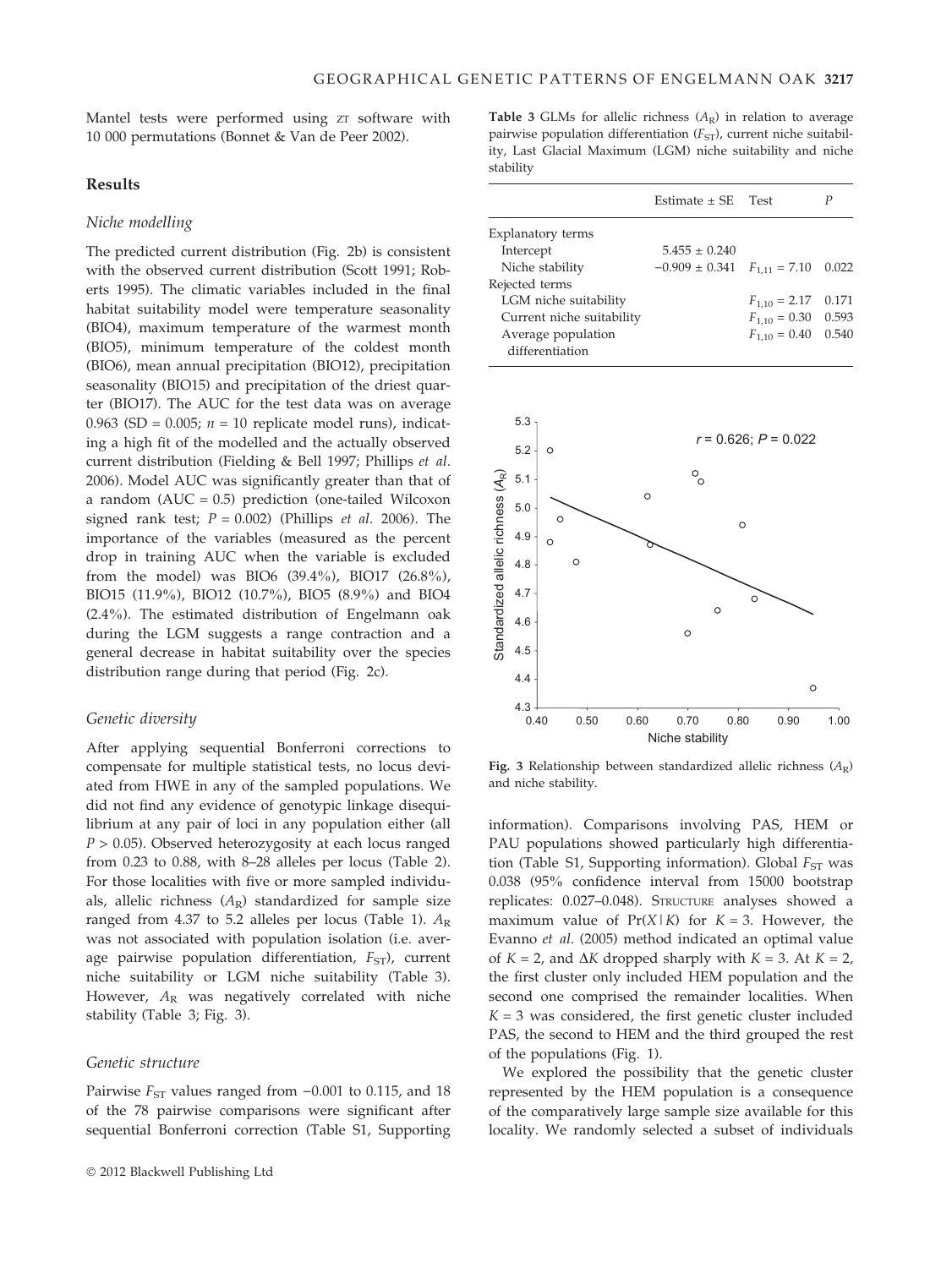from the HEM population to obtain data sets with a reduced sample size ranging between 8 and 18 individuals. We repeated this random selection of individuals 10 times for each sample size category and ran STRUC-TURE for these reduced data sets. For any sample size considered, STRUCTURE analyses always identified two genetic clusters. When we considered sample sizes higher than 10 individuals, STRUCTURE always showed that the first genetic cluster only included HEM population and the second one comprised the remainder localities. PAS was often classified as an admixed genetic group (probability of population membership,  $q = 0.5$ ) between the two clusters. For sample sizes lower than 11 individuals, STRUCTURE showed that one of the genetic clusters only included the HEM population, considered PAS as an admixed genetic group or joined HEM-PAS localities. Sample sizes of eight or more individuals have been analysed for other populations located across the species distribution range without that has resulted in a distinct genetic cluster for any single population or geographically close group of populations (Table 1; Fig. 1). Thus, the distinctive genetic cluster for the northernmost populations (HEM and PAS) is not likely to be the result of sample sizes higher than those available for other localities.

#### Causal modelling analyses

Simple Mantel tests for the four analysed factors were highly significant ( $P < 0.001$ ) and showed correlation coefficient values ranging between  $-0.04$  and  $-0.08$ (Euclidean geographical distance:  $r = -0.08$ ; Current niche suitability:  $r = -0.06$ ; LGM niche suitability:  $r = -0.04$ ; Altitude:  $r = -0.04$ ). Causal modelling analyses based on partial Mantel tests and testing 15 hypothetical organizational models showed that the model including all the variables was fully supported (Table 4).

# Discussion

Our results indicate that climatic factors are important to explain the observed patterns of genetic diversity and structure in Engelmann oak. We first analysed the relationship between genetic variability and local climatic stability since the LGM. We found that genetic diversity is negatively associated with local climatic stability, but not with current or past habitat suitability. This pattern is counter to the expectation of higher levels of genetic variability in populations located in stable areas in comparison with those from regions

|  |  |  |  | Table 4 Results from causal modelling analyses |  |
|--|--|--|--|------------------------------------------------|--|
|--|--|--|--|------------------------------------------------|--|

|                           |                  |          | 1         | $\overline{2}$ | 3    | 4    | 5         | 6         | 7         | 8         | 9         | 10    | 11            | 12            | 13            | 14            | 15              |
|---------------------------|------------------|----------|-----------|----------------|------|------|-----------|-----------|-----------|-----------|-----------|-------|---------------|---------------|---------------|---------------|-----------------|
| Partial<br>Mantel<br>test | $\boldsymbol{r}$ | P-values | D         | N              | L    | A    | $D+N$     | $D+L$     | $D+A$     | $+L$      | $N+A$     | $L+A$ | $D+N$<br>$+L$ | $D+N$<br>$+A$ | $D+L$<br>$+A$ | $N+L$<br>$+A$ | $D+N$<br>$+L+A$ |
| DG.N                      | $-0.076$         | 0.00010  | S         | <b>NS</b>      |      |      | S         | S         | S         | <b>NS</b> | <b>NS</b> |       | S             | S             | S             | <b>NS</b>     | S               |
| DG.L                      | $-0.072$         | 0.00010  | S         |                | NS   |      | S         | S         | S         | <b>NS</b> |           | NS    | S             | S             | S             | <b>NS</b>     | S               |
| DG.A                      | $-0.070$         | 0.00010  | S         |                |      | NS   | S         | S         | S         |           | NS        | NS    | S             | S             | S             | NS            | S               |
| NG.D                      | $-0.052$         | 0.00010  | <b>NS</b> | S              |      |      | S         | <b>NS</b> | <b>NS</b> | S         | S         |       | S             | S             | <b>NS</b>     | S             | S               |
| NG.L                      | $-0.056$         | 0.00010  |           | S              | NS   |      | S         | <b>NS</b> |           | S         | S         | NS    | S             | S             | <b>NS</b>     | S             | S               |
| NG.A                      | $-0.056$         | 0.00010  |           | S              |      | NS   | S         |           | <b>NS</b> | S         | S         | NS    | S             | S             | NS            | S             | S               |
| LG.D                      | $-0.025$         | 0.01160  | <b>NS</b> |                | S    |      | <b>NS</b> | S         | NS        | S         |           | S     | S             | NS            | S             | S             | S               |
| LG.N                      | $-0.039$         | 0.00050  |           | <b>NS</b>      | S    |      | <b>NS</b> | S         |           | S         | NS        | S     | S             | NS            | S             | S             | S               |
| LG.A                      | $-0.036$         | 0.00050  |           |                | S    | NS   |           | S         | <b>NS</b> | S         | NS        | S     | S             | NS            | S             | S             | S               |
| AG.D                      | $-0.022$         | 0.02480  | <b>NS</b> |                |      | S    | <b>NS</b> | <b>NS</b> | S         |           | S         | S     | <b>NS</b>     | S             | S             | S             | S               |
| AG.N                      | $-0.042$         | 0.00030  |           | <b>NS</b>      |      | S    | <b>NS</b> |           | S         | <b>NS</b> | S         | S     | <b>NS</b>     | S             | S             | S             | S               |
| AG.L                      | $-0.037$         | 0.00050  |           |                | NS   | S    |           | NS        | S         | NS        | S         | S     | <b>NS</b>     | S             | S             | S             | S               |
| Model<br>support          |                  |          | 0.50      | 0.50           | 0.50 | 0.67 | 0.60      | 0.60      | 0.60      | 0.60      | 0.60      | 0.60  | 0.75          | 0.75          | 0.75          | 0.75          | 1.00            |
| rate                      |                  |          |           |                |      |      |           |           |           |           |           |       |               |               |               |               |                 |

G, genetic relatedness; D, Euclidean distance; N, current niche suitability; L, last glacial maximum niche suitability; A, altitude. The statistical predictions for each partial Mantel test for each model are indicated as S (expected to be significant) and NS (not expected to be significant). Boxes where a particular test is not applicable for a specific model are represented in black. For each Mantel test, a period separates the main matrices on the left from the covariate matrix on the right (e.g. DG.N tests for the correlation between D and G controlling for N). P-values and correlation coefficients (r) for Mantel tests are indicated. Bold type means P-values are statistically significant after sequential Bonferroni correction. The white boxes identify tests where the P-value matched the expected result of the test for each model. The grey boxes identify tests where the P-value did not match the expected result of the test for each model. The support rate for each model is the proportion of supported hypotheses in relation to the total number of tested hypotheses.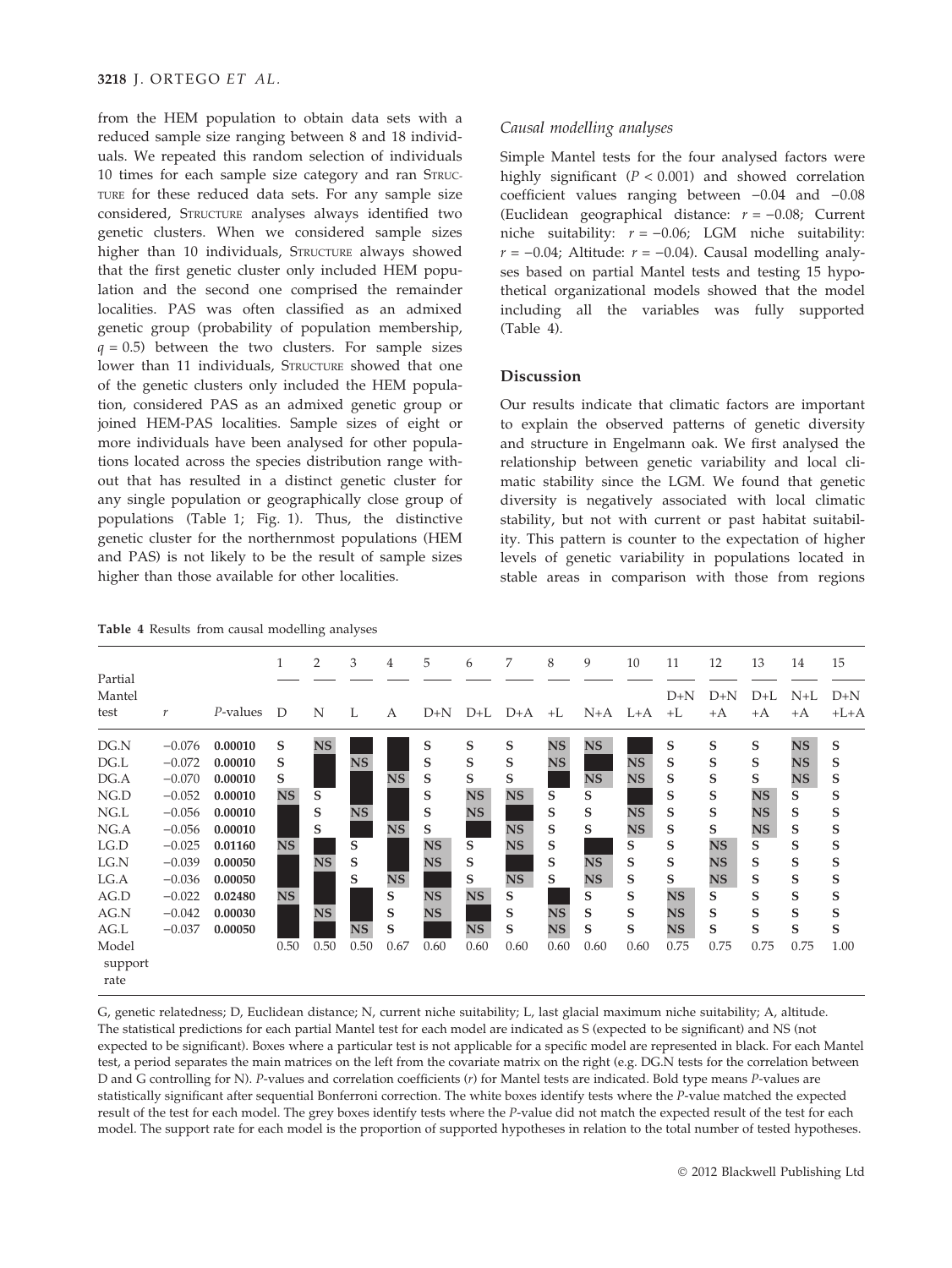experiencing greater climatic shifts (Hampe & Petit 2005; Rodríguez-Robles et al. 2010). Increased immigration rates in unstable patches during favourable climatic periods may have promoted the admixture of genetically differentiated populations after colonization processes or demographic expansions (Hewitt 2000; Petit et al. 2003). Temporally varying selection could have also resulted in higher levels of genetic diversity in climatically unstable patches (e.g. Borash et al. 1998), particularly if some of the analysed markers are linked to genes that respond to selection (Ramírez-Valiente et al. 2010).

California populations of Engelmann oak divided into three main geographical genetic clusters, a pattern that was mainly driven by the two isolated populations (Pasadena and Hemet) located in the northern edge of the species distribution range (Fig. 1). STRUCTURE analyses have also shown that the distinctive genetic differentiation for these northernmost populations is not likely to be biased by their larger sample sizes in comparison with those available for other localities. These two populations are located in areas with lower niche suitability than the other sampled populations (t-tests; Pasadena:  $t = 4.49$ ;  $P = 0.001$ ; Hemet:  $t = 9.45$ ;  $P <$ 0.001), indicating that they may be considered peripheral from both a geographical and an ecological point of view. These findings are consistent with the centre– periphery model that predicts that populations located along the species boundaries show disproportionately higher levels of genetic differentiation in comparison with those populations located in the core of the species distribution range (Hampe & Petit 2005; Alleaume-Benharira et al. 2006; e.g. Shafer et al. 2011; Gugger et al. 2011). In contrast, allelic richness was significantly higher in Pasadena (*t*-test;  $t = -3.45$ ;  $P = 0.006$ ) but lower in Hemet (*t*-test;  $t = 8.48$ ;  $P < 0.001$ ) when compared with the other populations located in the core of the species distribution range. Thus, information on genetic diversity is not consistent with all predictions of the centre–periphery model of genetic variability (Hampe & Petit 2005). The lack of glaciations in southern California has probably allowed most populations to survive colder periods in much of the current distribution range of Engelmann oak, resulting in levels of genetic variability that are probably mostly dependent on local population dynamics (Gugger & Sugita 2010; Sork et al. 2010). This relative stability may have shaped the observed genetic structure consistent with the centre–periphery model but different from the geographical patterns of genetic diversity reported for species whose phylogeographic histories are mostly the result of recent post-glacial range expansions (Hampe & Petit 2005).

Causal modelling analyses supported the hypothesis of decreased gene flow with geographic distance, indicating an isolation-by-distance pattern of genetic structure that in this wind-pollinated tree species probably reflects a migration-drift equilibrium scenario (Slatkin 1993; Hutchison & Templeton 1999). Nonetheless, our findings indicate that environmental factors shape genetic variability as well. We found that genetic relatedness decreases with difference in altitude and current and LGM niche suitability, indicating that gene flow is lower among populations experiencing contrasting environmental conditions. Multiple factors could be behind the observed limitation of gene flow in relation with these variables. First, populations experiencing different climates could have evolved particular adaptations, and reduced gene flow may be reflecting selection against the establishment of nonlocal genotypes even when neutral microsatellite markers are not involved in these evolutionary processes (Aitken et al. 2008; Ramírez-Valiente et al. 2009, 2010; Eckert et al. 2010). A second possibility is that asynchrony in reproductive phenology resulting from either phenotypic plasticity or adaptive divergence has limited gene flow among populations with different climatic conditions, despite long-distance pollen dispersal and lack of selection against nonlocal genotypes (isolation-by-time sensu Hendry & Day 2005; e.g. Burczyk & Prat 1997; Dyer et al. 2010; Freeland et al. 2010). Accordingly, some studies have reported a phenological and genetic divergence across elevational gradients (Schuster et al. 1989; Dyer et al. 2010) and among populations experiencing contrasting climatic conditions, even when the geographical distances involved are very short (Hirao & Kudo 2008; Freeland et al. 2010; Knowles & Alvarado-Serrano 2010). Finally, evidence from other oaks shows that despite the long-distance pollen flow, local pollen and seed movement can create significant genetic structure associated with habitat suitability (Sork et al. 2002, 2010; Grivet et al. 2005, 2009).

Overall, our results suggest that climate-based habitat suitability, as measured through ecological niche models, shapes patterns of gene flow even within a species with a small distribution range and high potential for gene flow. This finding is consistent with the association of genetic structure for neutral genetic markers and climatic variables in another Californian oak (Sork et al. 2010). The fact that climatic heterogeneity shapes geographic genetic structure of tree populations should be incorporated into conservation plans and restoration ecology projects (Sork et al. 2009). In addition, the genetic and ecological distinctiveness reported for peripheral populations indicates that such populations should be considered as independent management units for conservation (Leppig & White 2006). This study illustrates the benefits of taking into account spatially explicit information about the environment when interpreting patterns of geographic structure, an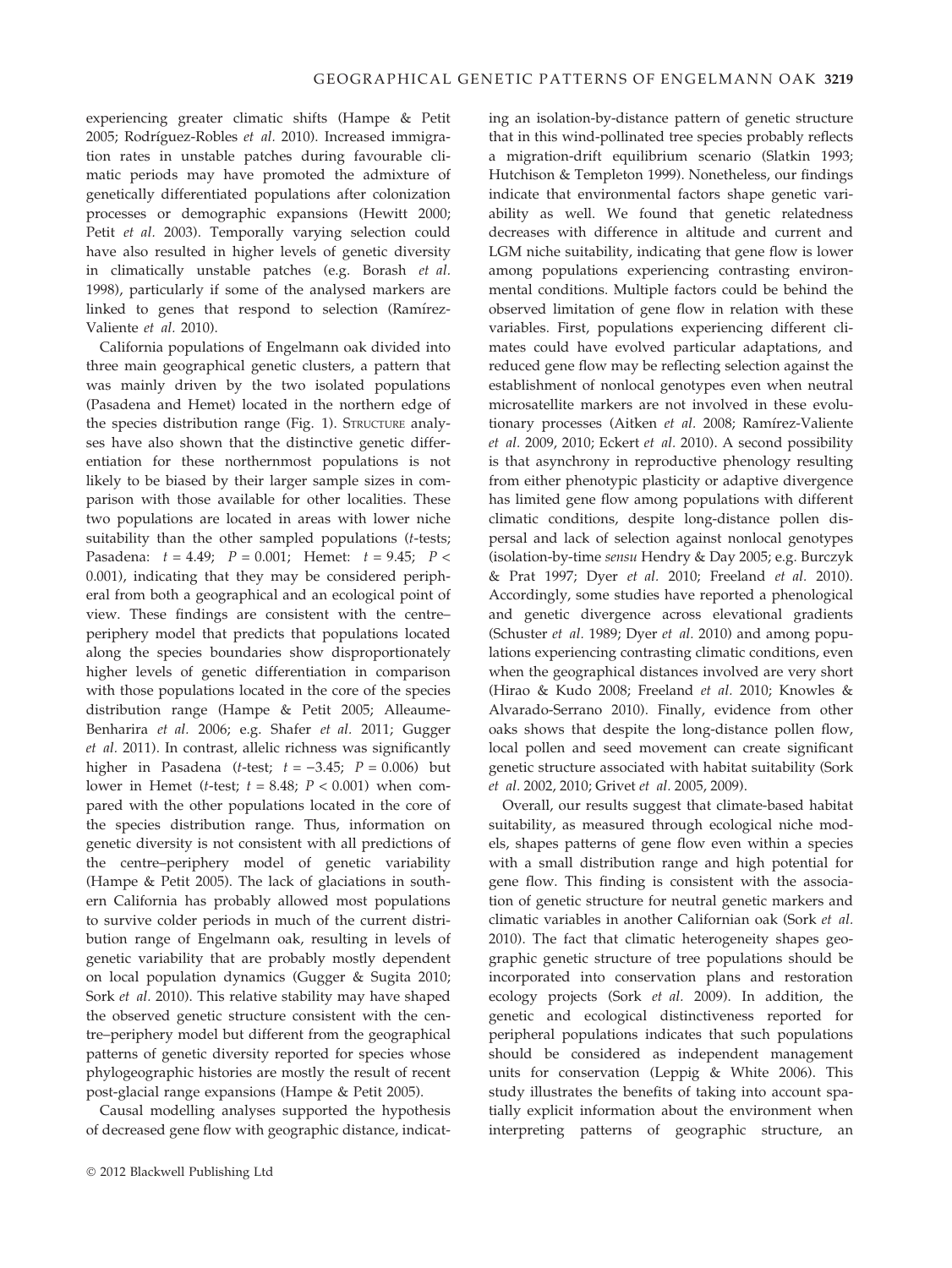3220 J. ORTEGO ET AL.

approach emphasized by landscape genetic studies (Sork & Waits 2010). Future studies on phenotypic divergence in combination with common garden and translocation experiments will further elucidate the relative role of natural selection and phenology on the observed patterns of gene flow (Ramírez-Valiente et al. 2009; Dyer et al. 2010; Freeland et al. 2010).

## Acknowledgements

During this work, JO was supported by postdoctoral José Castillejo (ME), JAE-Doc (CSIC) and Juan de la Cierva (MICINN) fellowships. For help with field sampling and/or genetic analysis, we thank Keith Gaddis, Edina Losonczi-Gorshtein, Karen Lundy, Pam Thompson and Stephanie Steele. VLS received support from UCLA and National Science Foundation (NSF-DEB-0516529).

### References

- Aitken SN, Yeaman S, Holliday JA, Wang TL, Curtis-McLane S (2008) Adaptation, migration or extirpation: climate change outcomes for tree populations. Evolutionary Applications, 1, 95–111.
- Alleaume-Benharira M, Pen IR, Ronce O (2006) Geographical patterns of adaptation within a species' range: interactions between drift and gene flow. Journal of Evolutionary Biology, 19, 203–215.
- Anderson CD, Epperson BK, Fortin MJ et al. (2010) Considering spatial and temporal scale in landscape-genetic studies of gene flow. Molecular Ecology, 19, 3565–3575.
- Avise JC (2000) Phylogeography: The History and Formation of Species. Harvard University Press, Cambridge, Massachusetts.
- Beier P, Majka DR, Spencer WD (2008) Forks in the road: choices in procedures for designing wildland linkages. Conservation Biology, 22, 836–851.
- Bonnet E, Van de Peer Y (2002) ZT: a software tool for simple and partial Mantel tests. Journal of Statistical Software, 10, 1–12.
- Borash DJ, Gibbs AG, Joshi A, Mueller LD (1998) A genetic polymorphism maintained by natural selection in a temporally varying environment. American Naturalist, 151, 148–156.
- Bull RAS, Cushman SA, Mace R et al. (2011) Why replication is important in landscape genetics: American black bear in the Rocky Mountains. Molecular Ecology, 20, 1092–1107.
- Burczyk JL, Prat D (1997) Male reproductive success in Pseudotsuga menziesii (Mirb.) France: the effects of spatial structure and flowering characteristics. Heredity, 79, 638–647.
- Calsbeek R, Thompson JN, Richardson JE (2003) Patterns of molecular evolution and diversification in a biodiversity hotspot: the California Floristic Province. Molecular Ecology, 12, 1021–1029.
- Carnaval AC, Hickerson MJ, Haddad CFB, Rodrigues MT, Moritz C (2009) Stability predicts genetic diversity in the Brazilian Atlantic forest hotspot. Science, 323, 785–789.
- Collins WD, Bitz CM, Blackmon ML et al. (2006) The community climate system model version 3 (CCSM3). Journal of Climate, 19, 2122–2143.
- Coulon A, Fitzpatrick JW, Bowman R, Lovette IJ (2010) Effects of habitat fragmentation on effective dispersal of Florida scrub-jays. Conservation Biology, 24, 1080-1088.
- Cushman SA, Landguth EL (2010) Spurious correlations and inference in landscape genetics. Molecular Ecology, 19, 3592– 3602.
- Cushman SA, McKelvey KS, Hayden J, Schwartz MK (2006) Gene flow in complex landscapes: testing multiple hypotheses with causal modeling. American Naturalist, 168, 486–499.
- Davis EB, Koo MS, Conroy C, Patton JL, Moritz C (2008) The California Hotspots Project: identifying regions of rapid diversification of mammals. Molecular Ecology, 17, 120–138.
- Dow BD, Ashley MV, Howe HF (1995) Characterization of highly variable  $(Ga/Ct)(N)$  microsatellites in the bur oak, Quercus macrocarpa. Theoretical and Applied Genetics, 91, 137– 141.
- Dyer RJ, Nason JD, Garrick RC (2010) Landscape modeling of gene flow: improved power using conditional genetic distance derived from the topology of population networks. Molecular Ecology, 19, 3746–3759.
- Eckert AJ, van Heerwaarden J, Wegrzyn JL et al. (2010) Patterns of population structure and environmental associations to aridity across the range of Loblolly pine (Pinus taeda L., Pinaceae). Genetics, 185, 969–982.
- Elith J, Graham CH, Anderson RP et al. (2006) Novel methods improve prediction of species' distributions from occurrence data. Ecography, 29, 129–151.
- Endler JA (1986) Natural Selection in the Wild. Princeton University Press, Princeton, New Jersey.
- Ersts PJ 2011 [Internet] Geographic Distance Matrix Generator (version 1.2.3). American Museum of Natural History, Center for Biodiversity and Conservation. http://biodiversityinformatics. amnh.org/open\_source/gdmg. Downloaded on 18 March 2011.
- Evanno G, Regnaut S, Goudet J (2005) Detecting the number of clusters of individuals using the software STRUCTURE: a simulation study. Molecular Ecology, 14, 2611-2620.
- Excoffier L, Laval G, Schneider S (2005) ARLEQUIN ver. 3.0: an integrated software package for population genetics data analysis. Evolutionary Bioinformatics Online, 1, 47–50.
- Falush D, Stephens M, Pritchard JK (2003) Inference of population structure using multilocus genotype data: linked loci and correlated allele frequencies. Genetics, 164, 1567– 1587.
- Fielding AH, Bell JF (1997) A review of methods for the assessment of prediction errors in conservation presence/ absence models. Environmental Conservation, 24, 38–49.
- eFloras. (2011) Flora of North America. Missouri Botanical Garden, St. Louis, Missouri, USA, and Harvard University Herbaria, Cambridge, Massachusetts, USA. http:// www.efloras.org
- Frankham R (1996) Relationship of genetic variation to population size in wildlife. Conservation Biology, 10, 1500– 1508.
- Frankham R (2005) Genetics and extinction. Biological Conservation, 126, 131–140.
- Freedman AH, Thomassen HA, Buermann W, Smith TB (2010) Genomic signals of diversification along ecological gradients in a tropical lizard. Molecular Ecology, 19, 3773-3788.
- Freeland JR, Biss P, Conrad KF, Silvertown J (2010) Selection pressures have caused genome-wide population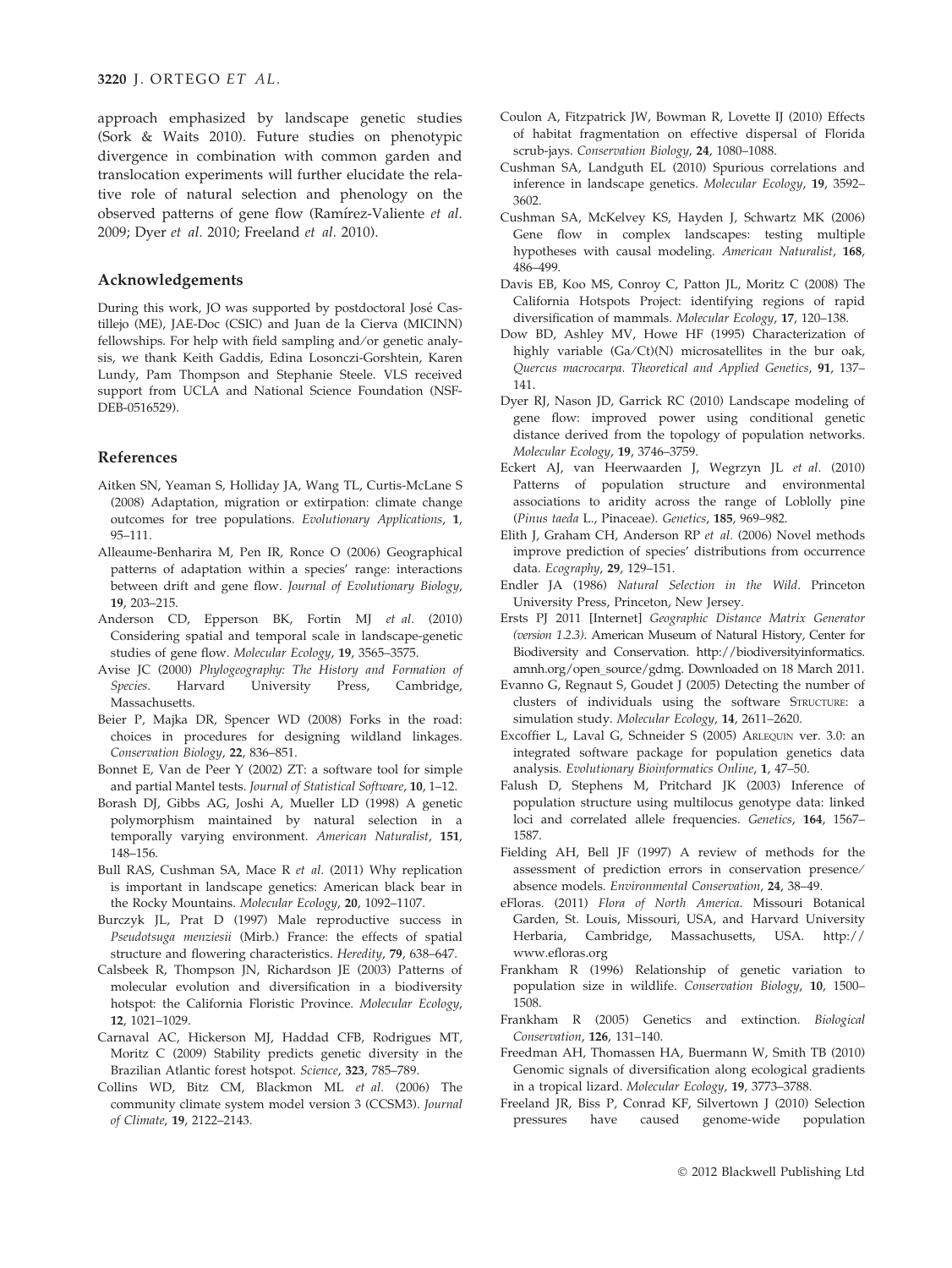differentiation of Anthoxanthum odoratum despite the potential for high gene flow. Journal of Evolutionary Biology, 23, 776–782.

- Funk WC, Cannatella DC, Ryan MJ (2009) Genetic divergence is more tightly related to call variation than landscape features in the Amazonian frogs Physalaemus petersi and P. freibergi. Journal of Evolutionary Biology, 22, 1839–1853.
- Garant D, Kruuk LEB, Wilkin TA, McCleery RH, Sheldon BC (2005) Evolution driven by differential dispersal within a wild bird population. Nature, 433, 60–65.
- García-Ramos G, Kirkpatrick M (1997) Genetic models of adaptation and gene flow in peripheral populations. Evolution, 51, 21–28.
- Goudet J (1995) FSTAT (Version 1.2): a computer program to calculate F-statistics. Journal of Heredity, 86, 485–486.
- Goudet J (2001) Fstat, a Program to Estimate and Test Gene Diversities and Fixation Indices (Version 2.9.3). Institut d'Ecologie, Universite¢ de Lausanne, Dorigny, Switzerland.
- Grivet D, Smouse PE, Sork VL (2005) A novel approach to an old problem: tracking dispersed seeds. Molecular Ecology, 14, 3585–3595.
- Grivet D, Sork VL, Westfall RD, Davis FW (2008) Conserving the evolutionary potential of California valley oak (Quercus lobata Nee): a multivariate genetic approach to conservation planning. Molecular Ecology, 17, 139–156.
- Grivet D, Robledo-Arnuncio JJ, Smouse PE, Sork VL (2009) Relative contribution of contemporary pollen and seed dispersal to the effective parental size of seedling population of California valley oak (Quercus lobata Née). Molecular Ecology, 18, 3967–3979.
- Gugger PF, Sugita S (2010) Glacial populations and postglacial migration of Douglas-fir based on fossil pollen and macrofossil evidence. Quaternary Science Reviews, 29, 2052– 2070.
- Gugger PF, González-Rodríguez A, Rodríguez-Correa H, Sugita S, Cavender-Bares J (2011) Southward Pleistocene migration of Douglas-fir into Mexico: phylogeography, ecological niche modeling, and conservation of 'rear edge' populations. New Phytologist, 189, 1185–1199.
- Guo SW, Thompson EA (1992) A Monte-Carlo method for combined segregation and linkage analysis. American Journal of Human Genetics, 51, 1111–1126.
- Hampe A, Petit RJ (2005) Conserving biodiversity under climate change: the rear edge matters. Ecology Letters, 8, 461–467.
- Hedrick PW (2001) Conservation genetics: where are we now? Trends in Ecology & Evolution, 16, 629-636.
- Hendry AP, Day T (2005) Population structure attributable to reproductive time: isolation by time and adaptation by time. Molecular Ecology, 14, 901–916.
- Hewitt G (2000) The genetic legacy of the Quaternary ice ages. Nature, 405, 907–913.
- Hijmans RJ, Cameron SE, Parra JL, Jones PG, Jarvis A (2005) Very high resolution interpolated climate surfaces for global land areas. International Journal of Climatology, 25, 1965–1978.
- Hirao AS, Kudo G (2008) The effect of segregation of flowering time on fine-scale spatial genetic structure in an alpinesnowbed herb Primula cuneifolia. Heredity, 100, 424–430.
- Holderegger R, Wagner HH (2008) Landscape genetics. BioScience, 58, 199–207.
- Holzhauer SIJ, Wolff K, Wolters V (2009) Changes in land use and habitat availability affect the population genetic structure of Metrioptera roeselii (Orthoptera: Tettigoniidae). Journal of Insect Conservation, 13, 543–552.
- Hubisz MJ, Falush D, Stephens M, Pritchard JK (2009) Inferring weak population structure with the assistance of sample group information. Molecular Ecology Resources, 9, 1322–1332.
- Hutchison DW, Templeton AR (1999) Correlation of pairwise genetic and geographic distance measures: inferring the relative influences of gene flow and drift on the distribution of genetic variability. Evolution, 53, 1898–1914.
- Isagi Y, Suhandono S (1997) PCR primers amplifying microsatellite loci of Quercus myrsinifolia Blume and their conservation between oak species. Molecular Ecology, 6, 897– 899.
- IUCN. (2010) IUCN Red List of Threatened Species. Version 2010.4. http://www.iucnredlist.org. Downloaded on 17 April 2011.
- Jenkins DG, Carey M, Czerniewska J et al. (2010) A metaanalysis of isolation by distance: relic or reference standard for landscape genetics? Ecography, 33, 315–320.
- Kalinowski ST (2005) HP-RARE 1.0: a computer program for performing rarefaction on measures of allelic richness. Molecular Ecology Notes, 5, 187–189.
- Kampfer S, Lexer C, Glossl J, Steinkellner H (1998) Characterization of (GA)(n) microsatellite loci from Quercus robur. Hereditas, 129, 183–186.
- Kiehl JT, Gent PR (2004) The community climate system model, version 2. Journal of Climate, 17, 3666–3682.
- Knowles LL, Alvarado-Serrano DF (2010) Exploring the population genetic consequences of the colonization process with spatio-temporally explicit models: insights from coupled ecological, demographic and genetic models in montane grasshoppers. Molecular Ecology, 19, 3727–3745.
- Lammi A, Siikamaki P, Mustajarvi K (1999) Genetic diversity, population size, and fitness in central and peripheral populations of a rare plant Lychnis viscaria. Conservation Biology, 13, 1069–1078.
- Legendre P (1993) Spatial autocorrelation-trouble or new paradigm. Ecology, 74, 1659–1673.
- Legendre P, Troussellier M (1988) Aquatic heterotrophic bacteria – modelling in the presence of spatial autocorrelation. Limnology and Oceanography, 33, 1055–1067.
- Leppig G, White JW (2006) Conservation of peripheral plant populations in California. Madroño, 53, 264-274.
- Lynch M, Ritland K (1999) Estimation of pairwise relatedness with molecular markers. Genetics, 152, 1753–1766.
- Manel S, Schwartz MK, Luikart G, Taberlet P (2003) Landscape genetics: combining landscape ecology and population genetics. Trends in Ecology & Evolution, 18, 189–197.
- Manel S, Poncet BN, Legendre P, Gugerli F, Holderegger R (2010) Common factors drive adaptive genetic variation at different spatial scales in Arabis alpina. Molecular Ecology, 19, 3824–3835.
- Myers N, Mittermeier RA, Mittermeier CG, da Fonseca GAB, Kent J (2000) Biodiversity hotspots for conservation priorities. Nature, 403, 853–858.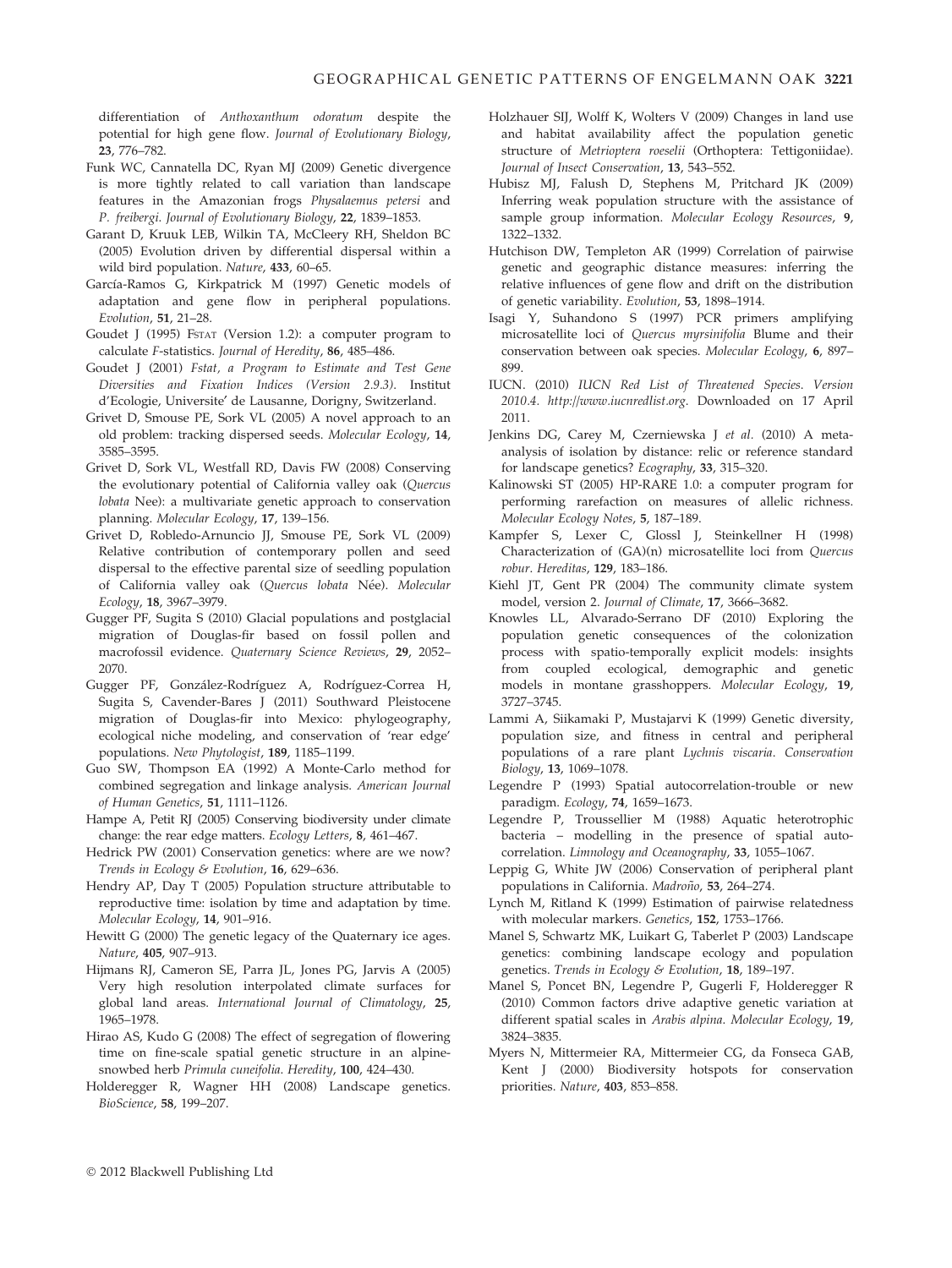- Nei M, Chakravarti A (1977) Drift variances of Fst and Gst statistics obtained from a finite number of isolated populations. Theoretical Population Biology, 11, 307–325.
- Ortego J, Bonal R (2010) Natural hybridisation between kermes (Quercus coccifera L.) and holm oaks (Q. ilex L.) revealed by microsatellite markers. Plant Biology, 12, 234–238.
- Ortego J, Bonal R, Muñoz A (2010a) Genetic consequences of habitat fragmentation in long-lived tree species: the case of the Mediterranean holm oak (Quercus ilex, L.). Journal of Heredity, 101, 717–726.
- Ortego J, Aguirre MP, Cordero PJ (2010b) Population genetics of Mioscirtus wagneri, a grasshopper showing a highly fragmented distribution. Molecular Ecology, 19, 472– 483.
- Ortego J, Yannic G, Shafer ABA et al. (2011) Temporal dynamics of genetic variability in a mountain goat (Oreamnos americanus) population. Molecular Ecology, 20, 1601–1611.
- Otto-Bliesner BL, Marsha SJ, Overpeck JT et al. (2006) Simulating arctic climate warmth and icefield retreat in the last interglaciation. Science, 311, 1751–1753.
- Pastorini J, Thalmann U, Martin RD (2003) A molecular approach to comparative phylogeography of extant Malagasy lemurs. Proceedings of the National Academy of Sciences of the United States of America, 100, 5879–5884.
- Pearse IS, Hipp AL (2009) Phylogenetic and trait similarity to a native species predict herbivory on non-native oaks. Proceedings of the National Academy of Sciences of the United States of America, 106, 18097–18102.
- Pease KM, Freedman AH, Pollinger JP et al. (2009) Landscape genetics of California mule deer (Odocoileus hemionus): the roles of ecological and historical factors in generating differentiation. Molecular Ecology, 18, 1848–1862.
- Pérez-Espona S, Pérez-Barbería FJ, McLeod JE et al. (2008) Landscape features affect gene flow of Scottish Highland red deer (Cervus elaphus). Molecular Ecology, 17, 981–996.
- Pérez-Tris J, Carbonell R, Telleria JL (2000) Abundance distribution, morphological variation and juvenile condition of robins, Erithacus rubecula (L.), in their Mediterranean range boundary. Journal of Biogeography, 27, 879–888.
- Petit RJ, Aguinagalde I, de Beaulieu JL et al. (2003) Glacial refugia: hotspots but not melting pots of genetic diversity. Science, 300, 1563–1565.
- Phillips SJ, Dudik M (2008) Modeling of species distributions with Maxent: new extensions and a comprehensive evaluation. Ecography, 31, 161–175.
- Phillips SJ, Anderson RP, Schapire RE (2006) Maximum entropy modeling of species geographic distributions. Ecological Modelling, 190, 231–259.
- Pluess AR, Sork VL, Dolan B et al. (2009) Short distance pollen movement in a wind-pollinated tree, Quercus lobata (Fagaceae). Forest Ecology and Management, 258, 735–744.
- Postma E, Van Noordwijk AJ (2005) Gene flow maintains a large genetic difference in clutch size at a small spatial scale. Nature, 433, 65–68.
- Pritchard JK, Stephens M, Donnelly P (2000) Inference of population structure using multilocus genotype data. Genetics, 155, 945–959.
- Pyron RA, Burbrink FT (2009) Lineage diversification in a widespread species: roles for niche divergence and conservatism in the common kingsnake, Lampropeltis getula. Molecular Ecology, 18, 3443–3457.
- Ramı´rez-Valiente JA, Lorenzo Z, Soto A et al. (2009) Elucidating the role of genetic drift and natural selection in cork oak differentiation regarding drought tolerance. Molecular Ecology, 18, 3803–3815.
- Ramírez-Valiente JA, Lorenzo Z, Soto A et al. (2010) Natural selection on cork oak: allele frequency reveals divergent selection in cork oak populations along a temperature cline. Evolutionary Ecology, 24, 1031–1044.
- Raven PH, Axelrod DI (1978) Origin and relationships of the California flora. University of California Publications in Botany, 72, 1–134.
- Rice WR (1989) Analyzing tables of statistical tests. Evolution, 43, 223–225.
- Richards-Zawacki CL (2009) Effects of slope and riparian habitat connectivity on gene flow in an endangered Panamanian frog, Atelopus varius. Diversity and Distributions, 15, 796–806.
- Roberts FM (1995) The Oaks of the Southern California Floristic Province. F. M. Roberts Publications, Encinitas, California.
- Rodrı´guez-Robles JA, Jezkova T, Leal M (2010) Climatic stability and genetic divergence in the tropical insular lizard Anolis krugi, the Puerto Rican 'Lagartijo Jardinero de la Montana'. Molecular Ecology, 19, 1860–1876.
- Sacks BN, Brown SK, Ernest HB (2004) Population structure of California coyotes corresponds to habitat-specific breaks and illuminates species history. Molecular Ecology, 13, 1265– 1275.
- Schneider CJ, Cunningham M, Moritz C (1998) Comparative phylogeography and the history of endemic vertebrates in the Wet Tropics rainforests of Australia. Molecular Ecology, 7, 487–498.
- Schuster WS, Alles DL, Mitton JB (1989) Gene flow in limber pine – evidence from pollination phenology and genetic differentiation along an elevational transect. American Journal of Botany, 76, 1395–1403.
- Scott TA (1991) The distribution of Engelmann oak (Quercus engelmannii) in California. In: Proceedings of the Symposium on Oak Woodlands and Hardwood Rangeland Management (ed. Standiford RB), pp. 351–359. US Deptartment of Agriculture, Forest Service Pacific Southwest Forest & Range Experimental Station, Berkeley.
- Shafer ABA, Côté SD, Coltman DW (2011) Hot spots of genetic diversity descended from multiple Pleistocene refugia in an Alpine ungulate. Evolution, 65, 125–138.
- Slatkin M (1993) Isolation by distance in equilibrium and nonequilibrium populations. Evolution, 47, 264–279.
- Smith TB, Wayne RK, Girman DJ, Bruford MW (1997) A role for ecotones in generating rainforest biodiversity. Science, 276, 1855–1857.
- Sork VL, Waits L (2010) Contributions of landscape genetics approaches, insights, and future potential. Molecular Ecology, 19, 3489–3495.
- Sork VL, Davis FW, Smouse PE et al. (2002) Pollen movement in declining populations of California Valley oak, Quercus lobata: where have all the fathers gone? Molecular Ecology, 11, 1657–1668.
- Sork VL, Davis FW, Grivet D (2009) Incorporating genetic information into conservation planning for California valley oak. Gen. Tech. Rep. PSW-GTR-217 497–509.
- Sork VL, Davis FW, Westfall R et al. (2010) Gene movement and genetic association with regional climate gradients in